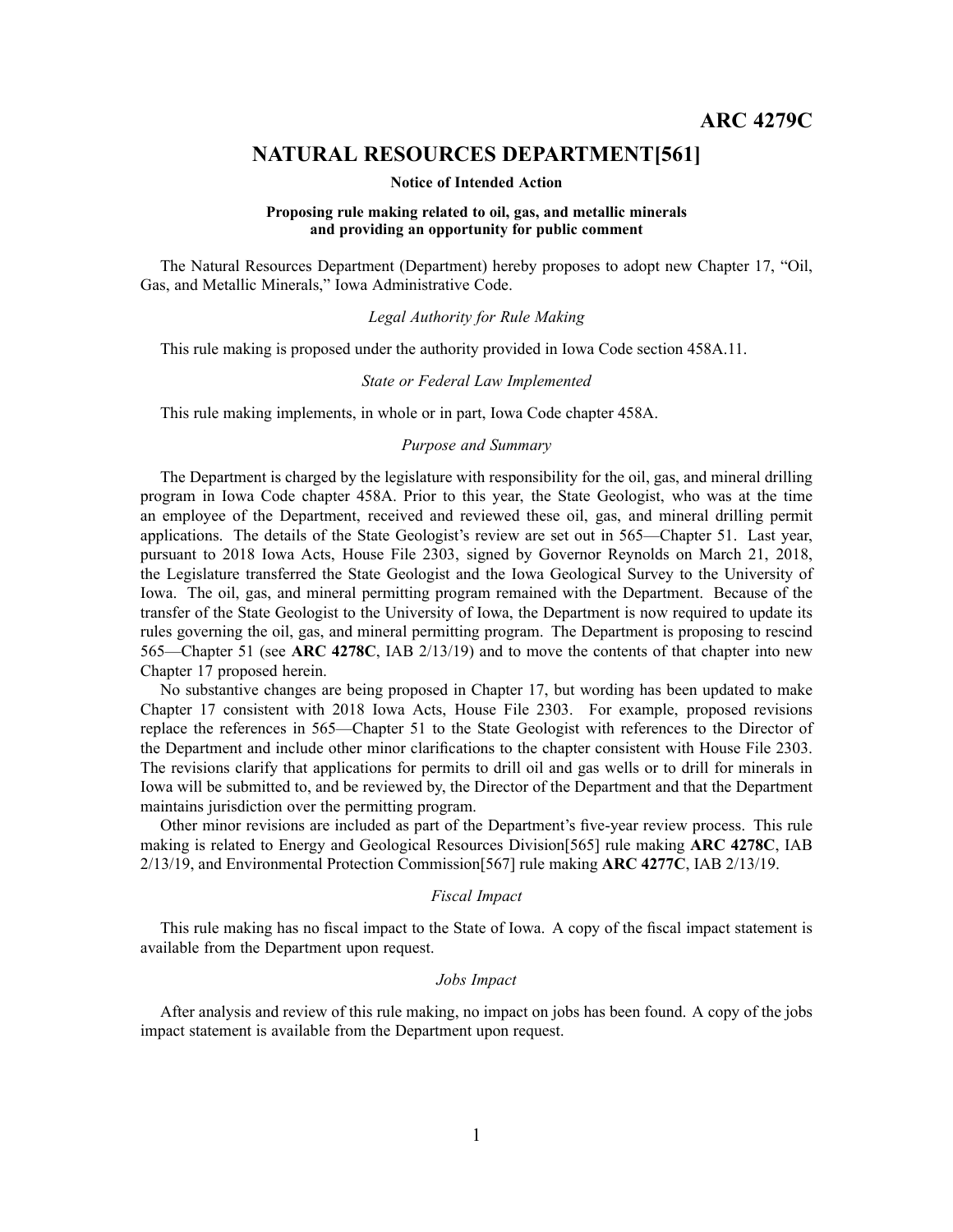#### *Waivers*

This rule is subject to the waiver provision of 561—Chapter 10. Any person who believes that the application of the discretionary provisions of this rule making would result in hardship or injustice to that person may petition the Department for <sup>a</sup> waiver of the discretionary provisions, if any.

#### *Public Comment*

Any interested person may submit written comments concerning this proposed rule making. Written comments in response to this rule making must be received by the Department no later than 4:30 p.m. on March 5, 2019. Comments should be directed to:

David Scott Department of Natural Resources Wallace State Office Building 502 East Ninth Street, Fourth Floor Des Moines, Iowa 50319 Phone: 515.725.8239 Email: [david.scott@dnr.iowa.gov](mailto:david.scott@dnr.iowa.gov)

### *Public Hearing*

A public hearing at which persons may presen<sup>t</sup> their views orally or in writing will be held as follows. Upon arrival, attendees should proceed to the fourth floor to check in at the Department reception desk to sign in and be directed to the appropriate hearing location.

| March 5, 2019          | Conference Room 4 West        |
|------------------------|-------------------------------|
| $10$ a.m. to $12$ noon | Wallace State Office Building |
|                        | Des Moines, Iowa              |

Persons who wish to make oral comments at the public hearing will be asked to state their names for the record and to confine their remarks to the subject of this proposed rule making.

Any persons who intend to attend the public hearing and have special requirements, such as those related to hearing or mobility impairments, should contact the Department and advise of specific needs.

#### *Review by Administrative Rules Review Committee*

The Administrative Rules Review Committee, <sup>a</sup> bipartisan legislative committee which oversees rule making by executive branch agencies, may, on its own motion or on written reques<sup>t</sup> by any individual or group, review this rule making at its regular [monthly](https://www.legis.iowa.gov/committees/meetings/meetingsListComm?groupID=705&ga=88) meeting or at <sup>a</sup> special meeting. The Committee's meetings are open to the public, and interested persons may be heard as provided in Iowa Code section 17A.8(6).

The following rule-making action is proposed:

Adopt the following **new** 561—Chapter 17:

# CHAPTER 17 OIL, GAS, AND METALLIC MINERALS

**561—17.1(458A) Definitions.** Unless the context otherwise requires, the words defined in this rule shall have the indicated meaning when found elsewhere in these rules.

*"Allowable period"* means the period as designated in which an allowable may be produced.

*"Artesian water"* means underground water that is confined by impervious material under pressure sufficient to raise it above the upper level of the saturated material in which it lies if this is penetrated by wells or natural fissures.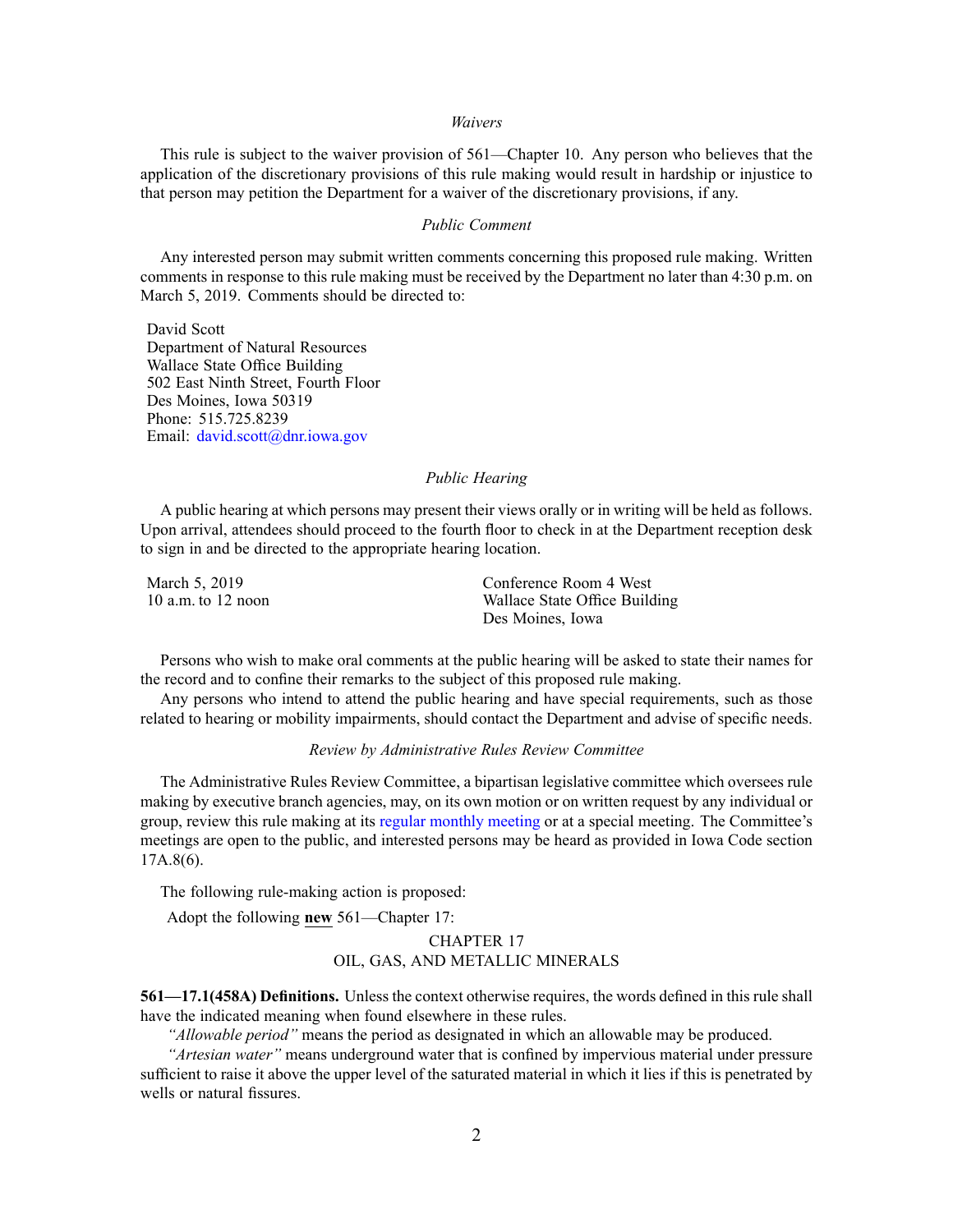*"Barrel"* means 42 United States gallons measured at 60 degrees Fahrenheit and atmospheric pressure at sea level.

*"Barrel of oil"* means 42 United States gallons of oil after deductions for the full amount of basic sediment, water, and other impurities present, ascertained by centrifugal or other recognized and customary test.

*"Blowout"* means <sup>a</sup> sudden or violent escape of oil or natural gas, as from <sup>a</sup> drilling well when high formational pressure is encountered.

*"Blowout preventer"* means <sup>a</sup> heavy casinghead control fitted with special gates or rams which can be closed around the drill pipe, or which completely closes the top of the casing.

*"Casing pressure"* means the pressure built up between the casing and tubing when the casing and tubing are packed off at the top of the well.

*"Casinghead gas"* means any gas or vapor, or both gas and vapor, indigenous to an oil stratum and produced from such stratum with oil.

*"Certificate of compliance and authorization to transport oil or gas from lease"* means <sup>a</sup> form prescribed by the department, which, when executed by an operator or producer, certifies that the operation of the wells involved, and the production of oil or gas therefrom, has been in compliance with the orders and rules of the department. This certificate also authorizes <sup>a</sup> purchaser of oil or gas to transport same from the lease. Thereby, the department is informed of the purchaser, and the purchaser is informed that the oil or gas purchased has been produced legally. The certificate of clearance by the department is included on the bottom of the producer's compliance form.

*"Common source of supply"* is synonymous with pool.

*"Completed well"* means <sup>a</sup> well that has (a) produced or is ready to produce formation hydrocarbons through the permanen<sup>t</sup> wellhead facilities, or (b) been declared <sup>a</sup> dry hole and temporarily abandoned or plugged and abandoned, or (c) been otherwise readied for operations as in the case of injection and service wells.

*"Condensate"* means liquid hydrocarbons that were originally in the gaseous phase in the reservoir.

*"Cubic foot of gas"* means the volume of gas contained in one cubic foot of space at <sup>a</sup> standard pressure base and <sup>a</sup> standard temperature base. The standard pressure base shall be 14.65 pounds per square inch absolute, and the standard temperature base shall be 60 degrees Fahrenheit.

*"Day"* means <sup>a</sup> period of 24 consecutive hours from 7 a.m. one day to 7 a.m. the following day.

*"Department"* means the Iowa department of natural resources.

*"Developed area"* means <sup>a</sup> spacing unit on which <sup>a</sup> well has been completed that is capable of producing oil or gas, or the acreage that is otherwise attributed to <sup>a</sup> well by the department for allowable purposes.

*"Development"* means any work which actively looks toward bringing in production.

*"Director"* means the director of the Iowa department of natural resources or the director's designee.

*"Gas allowable"* means the amount of natural gas authorized to be produced by order of the department.

*"Gas-oil ratio"* means the ratio of the gas produced in cubic feet to the number of barrels of oil concurrently produced during any stated period.

*"Just and equitable share of the production"* means, as to each person, that par<sup>t</sup> of the authorized production from the pool that is substantially in the proportion that the amount of recoverable oil or gas or both in the developed area of the person's tract or tracts in the pool bears to the recoverable oil or gas or both in the total developed area in the pool.

*"Lease"* means <sup>a</sup> tract or tracts of land which, by virtue of an oil, gas, or metallic minerals lease, fee or mineral ownership, <sup>a</sup> drilling, pooling, or other agreement, <sup>a</sup> rule, or order of governmental authority, or otherwise, constitutes <sup>a</sup> single tract or leasehold estate for the purpose of the development or operation thereof for oil or gas or both, or for the exploration for or production of metallic minerals.

*"Nomination"* means the statement made by <sup>a</sup> purchaser indicating the amount of oil or gas the purchaser has <sup>a</sup> definite and bona fide need to purchase during <sup>a</sup> given period.

*"Oil allowable"* means the amount of oil authorized to be produced by order of the department. *"Oil and gas"* means oil or gas or both.

3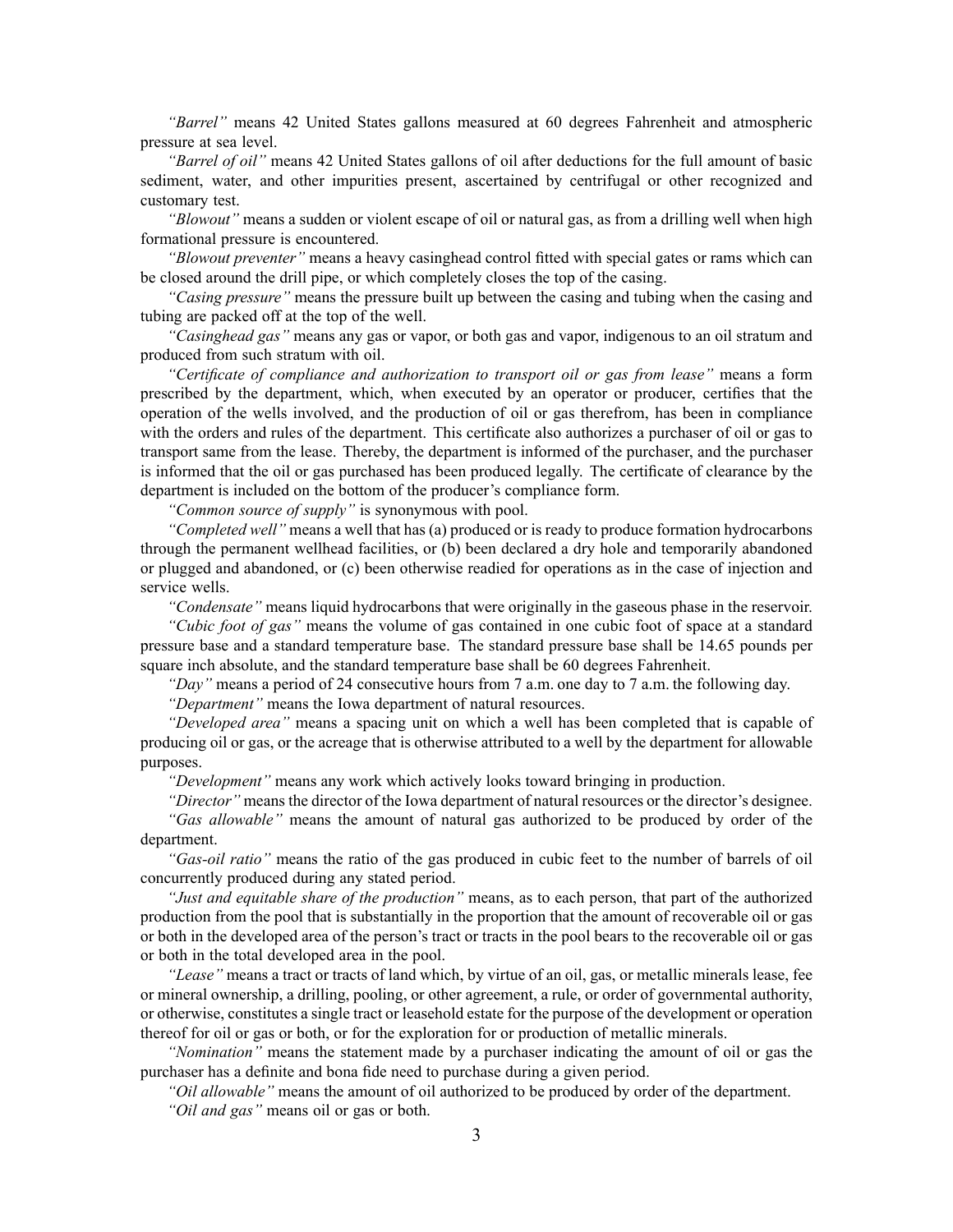*"Oil well"* means any well capable of producing oil in paying quantities.

*"Operator"* means any person who, duly authorized, is in charge of the development of <sup>a</sup> lease, or the operation of <sup>a</sup> producing well.

*"Overage"* or *"overproduction"* means the oil or gas produced in excess of the allowable fixed by the department.

*"Pipeline oil"* means oil free from water and basic sediment to the degree that is acceptable for pipeline transportation and refinery use.

*"Potential"* means the actual or properly computed daily ability of <sup>a</sup> well to produce oil as determined by <sup>a</sup> test made in conformity with rules prescribed by the department.

*"Pressure maintenance"* means the injection of gas, water or other fluids into oil or gas reservoirs to maintain pressure or retard pressure decline in the reservoir for the purpose of increasing the recovery of oil or other hydrocarbons therefrom.

*"Protect correlative rights"* means that the action or regulation by the department should afford <sup>a</sup> reasonable opportunity to each person entitled therein to recover or receive the oil or gas in the person's tract, or tracts, or the equivalent thereof, without being required to drill unnecessary wells or to incur other unnecessary expense to recover or receive such oil or gas or its equivalent.

*"Proven oil or gas land"* means that area which has been shown by development or geological information to be such that additional wells drilled thereon are reasonably certain to be commercially productive of oil or gas or both.

*"Purchaser"* means any person who directly or indirectly purchases, transports, takes, or otherwise removes production to the person's account from <sup>a</sup> well, wells, or pool.

*"Run"* means oil or gas, measured at standard conditions, moved off the lease or unit for sale.

*"Storer"* means every person as herein defined who stores, terminals, retains in custody under warehouse or storage agreements or contracts, oil which comes to rest in the person's tank or other receptacle under control of said storer, but excluding the ordinary lease stocks of producers.

*"Transporter"* means and includes any common carrier by pipeline, barge, boat, or other water conveyance or truck or other conveyance excep<sup>t</sup> railroads, and any other person transporting oil by pipeline, barge, boat or other water conveyance, or truck and other conveyance.

*"Water flooding"* means the injection into <sup>a</sup> reservoir through one or several wells of volumes of water, either currently or cumulatively in excess of the volumes of oil and water produced, for the purpose of increasing the recovery of oil therefrom.

*"Well log"* means the written record progressively describing the strata, water, oil, gas or metallic minerals encountered in drilling <sup>a</sup> well with such additional information as to give volumes, pressures, rate of fill-up, water depths, caving strata, casing record, etc., as is usually recorded in normal procedure of drilling. The well log shall include any electrical or other geophysical logging, detail of all cores, and all drill-stem tests, including depth tested, cushion used, time pool open, flowing and shut-in pressures and recoveries.

*"Wildcat well"* means <sup>a</sup> well drilled to discover <sup>a</sup> previously unknown pool.

### **561—17.2(458A) Application and permit.**

**17.2(1)** *Production of oil, gas, or metallic minerals.* Prior to commencement of operations, including the drilling of any well, an application on <sup>a</sup> form prescribed by the department shall be delivered to the director for <sup>a</sup> permit to drill, deepen, or plug back any well for oil, or gas or metallic mineral production. The application for each well shall be accompanied by <sup>a</sup> fee of \$50, and an organization repor<sup>t</sup> and <sup>a</sup> bond must be on file in the department or must accompany the application.

An accurate plat, map, or sketch prepared by <sup>a</sup> licensed surveyor or engineer must accompany the application. The plat shall be drawn neatly and to scale and shall show the distance from the two nearest lease lines and from the two nearest section lines, and from the nearest completed or drilling wells on the same lease.

The department shall not issue <sup>a</sup> permit to drill if the application is not properly completed or if <sup>a</sup> well drilled at the location applied for would cause or tend to cause waste or violate correlative rights.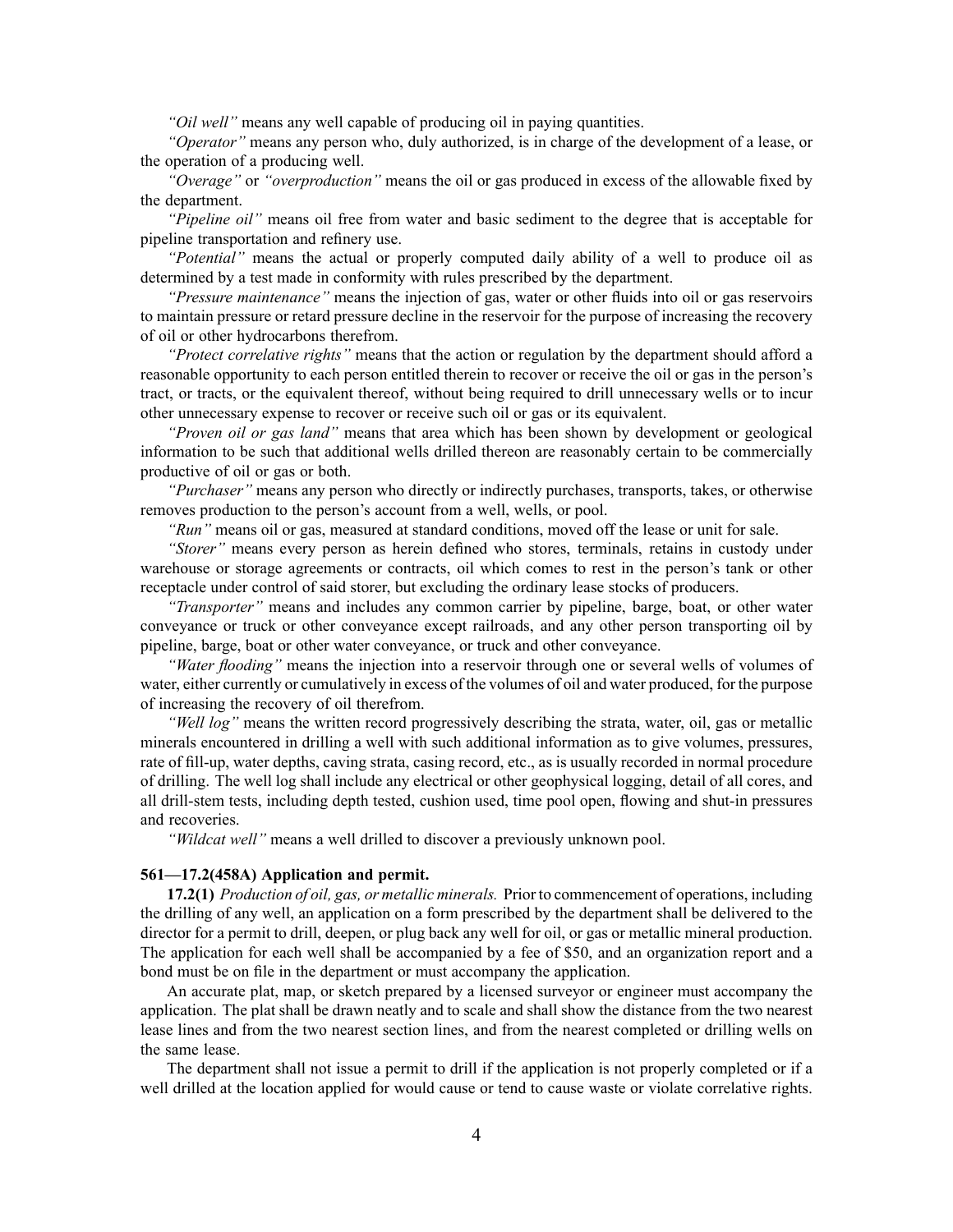The applicant may appeal the decision of the department to the environmental protection commission in accordance with [567—Chapter](https://www.legis.iowa.gov/docs/iac/chapter/567.7.pdf) 7.

Unless extended in writing by the department, the permit shall expire six months from the date of issue if the work for which the permit was issued is not being actively pursued.

**17.2(2)** *Stratigraphic test wells.* Before commencing exploratory drilling for geological information relating to oil, gas, or metallic mineral production, or the underground storage of natural gas, an application for <sup>a</sup> drilling permit shall be filed with the director. One application may be filed for <sup>a</sup> group or series of exploratory wells within <sup>a</sup> designated area. The application shall be accompanied by <sup>a</sup> plat of the general area to be covered by township and range listing the approximate number and depth of the holes, and outlining the parcels where drilling is contemplated. The plat shall indicate the nature of the applicant's property interest in each parcel where drilling is contemplated. The application shall be accompanied by <sup>a</sup> fee of \$200. The applicant shall comply with the requirements in rules [561—17.4](https://www.legis.iowa.gov/docs/iac/rule/561.17.4.pdf)(458A) and [561—17.5](https://www.legis.iowa.gov/docs/iac/rule/561.17.5.pdf)(458A) concerning organization reports and bonding.

**561—17.3(458A) Transfer of drilling permits.** No person to whom <sup>a</sup> permit has been issued shall transfer the permit to any other location or to any other person until the following requirements have been complied with and the transfer has been approved by the department.

**17.3(1)** *Transfer to another location.* If, prior to the drilling of <sup>a</sup> well, the person to whom the permit was originally issued desires to change the location, the person shall submit a letter so stating and another application properly filled out showing the new location. No additional fee is necessary, but drilling shall not be started until the transfer has been approved and the new permit posted at the new location.

**17.3(2)** *Transfer to another person.* If, while <sup>a</sup> well is drilling, or after it has been completed, the person to whom the permit was originally issued disposes of the person's interest in the well, the person shall submit <sup>a</sup> written statement to the department setting forth the facts and requesting that the permit be transferred to the person who has acquired the well.

**17.3(3)** *Statement of responsibility and bond.* Before the transfer of <sup>a</sup> drilling permit shall be approved, the person who has acquired the well must submit <sup>a</sup> written statement setting forth that the person has acquired such well and assumes the full responsibility for its operation and abandonment in conformity with the laws of Iowa and the rules and orders of the department. The bond required to guarantee compliance therewith shall be furnished by the person acquiring such well.

**561—17.4(458A) Organization reports.** Unless accepted by an order of the department, every person acting as <sup>a</sup> principal or agen<sup>t</sup> for another or independently engaged in the production, storage, transportation (except railroad), refining, reclaiming, treating, marketing, or processing of oil or gas, or engaged in the exploration for or production of metallic minerals, shall file with the department on <sup>a</sup> form prescribed by the department: the name under which the business is being operated or conducted; the name and pos<sup>t</sup> office address of the person, the business or businesses in which engaged; the plan of organization, and in case of <sup>a</sup> corporation, the law under which it is chartered; and the names and pos<sup>t</sup> office addresses of any persons acting as trustees together with the names of the manager, agen<sup>t</sup> or executive thereof, and the names and pos<sup>t</sup> office addresses of officers thereof. In the event that business is conducted under an assumed name, the repor<sup>t</sup> shall show the names and pos<sup>t</sup> office addresses of all owners in addition to the other information required.

Immediately after any change occurs as to facts stated in the repor<sup>t</sup> filed, <sup>a</sup> supplementary repor<sup>t</sup> shall be filed with the department with respec<sup>t</sup> to the change.

**561—17.5(458A) Bond.** The department shall, excep<sup>t</sup> as hereinafter provided, require from the owner or operator <sup>a</sup> good and sufficient bond in the sum of \$15,000 in favor of the state of Iowa, conditioned that the well shall be operated and repaired and, upon abandonment, shall be plugged in accordance with the laws of the state of Iowa and the rules and orders of the department. Said bond shall remain in force and effect until the plugging of said well is approved and the bond is released by the department. In lieu of the bond relating to individual wells, any owner or operator may file with the department <sup>a</sup> good and sufficient blanket bond in the sum of \$30,000 covering all wells drilled or to be drilled in the state of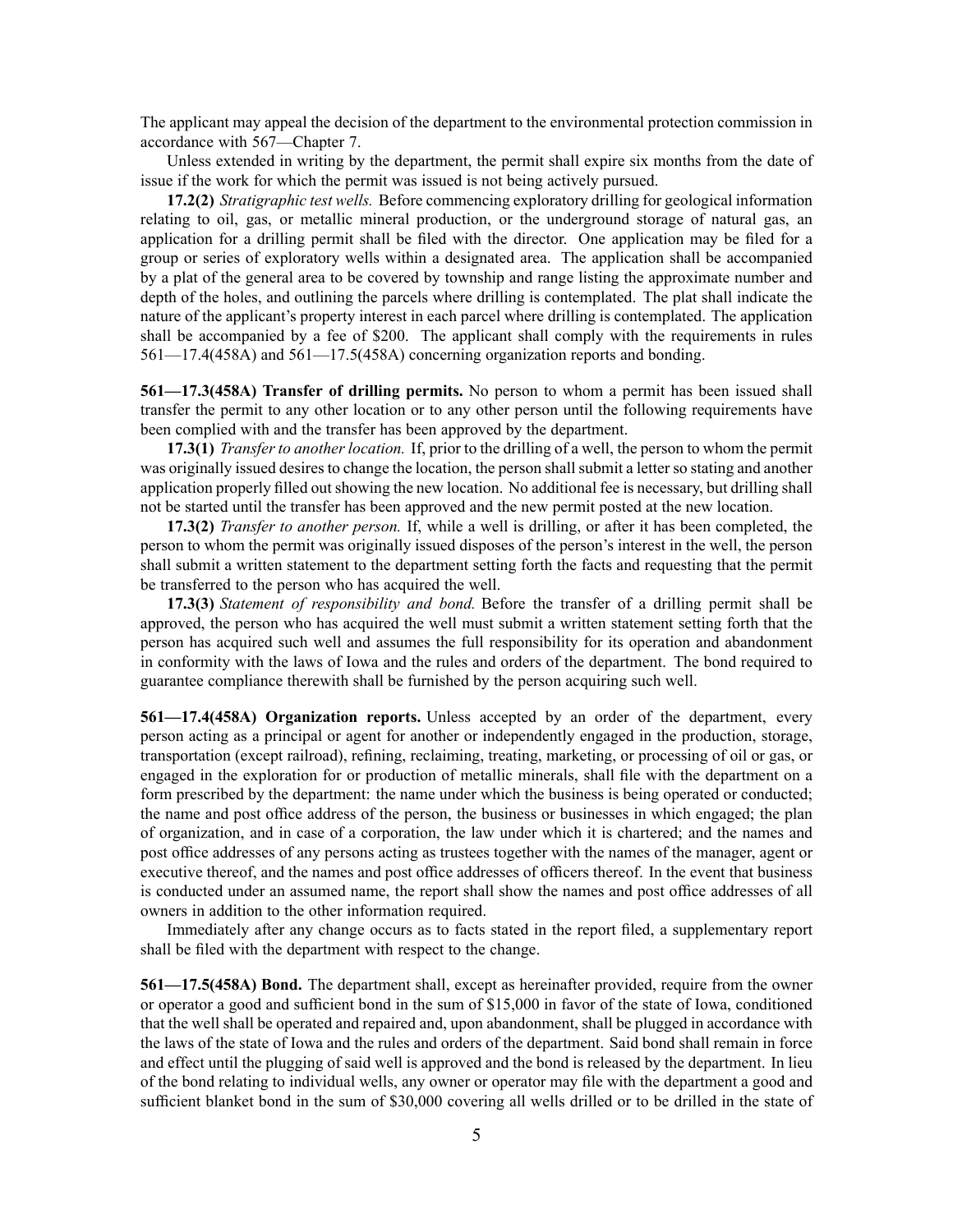Iowa by the principal in said bond, and the acceptance and approval by the department of the blanket bond shall be in full compliance with the above provisions requiring an individual well bond. Bond or bonds shall be by <sup>a</sup> corporate surety authorized to do business in the state of Iowa or in cash.

**561—17.6(458A) Drilling.** Unless altered, modified, or changed for particular common sources of supply, upon notice and hearing before the department, the following rules shall apply to all wells drilled.

**17.6(1)** *Sealing off strata.* During the drilling of any well for production of or exploration for oil, gas, or metallic minerals, all oil, gas, and water strata above and below the producing horizon shall be sealed or separated where necessary in order to preven<sup>t</sup> their contents from passing into other strata.

All fresh waters and waters of presen<sup>t</sup> or probable value for domestic, public, commercial or livestock purposes shall be confined to their respective strata and shall be adequately protected by methods approved by the department. Special precautions shall be taken in drilling and abandoning wells to guard against any loss of artesian water from the strata in which it occurs, and the contamination of artesian water by objectionable water, oil, or gas.

All water shall be shut off and excluded from the various oil and gas bearing strata which are penetrated. Water shutoffs shall ordinarily be made by cementing casing with or without the use of mud-laden fluid.

**17.6(2)** *Casing and tubing requirements.* All wells drilled for oil, gas or production of metallic minerals shall be completed with strings of casing which shall be properly cemented at sufficient depths to protect all water, oil, or gas bearing strata.

Sufficient cement shall be used on surface to fill the annular space back of the casing to the bottom of the cellar or to the surface of the ground. All strings of casing shall stand cemented under pressure for at least 12 hours before drilling plug or initiating tests. The term "under pressure" as used herein will be complied with if one float valve is used or if pressure is otherwise held. Cementing shall be by the pump and plug method, or other method approved by the director.

All flowing wells shall be tubed. The tubing shall be set as near the bottom as practicable, but tubing perforations shall not be above the top of pay unless authorized by the department.

**17.6(3)** *Defective casing or cementing.* In any well that appears to have defective, faultily cemented, or corroded casing which will permit or may create underground waste, the operator shall proceed with diligence to use the appropriate method and means to eliminate such hazard of underground waste. If such hazard of waste cannot be eliminated, the well shall be properly plugged and abandoned.

**17.6(4)** *Blowout prevention.* In all drilling operations, proper and necessary precautions shall be taken for keeping the well under control, including the use of <sup>a</sup> blowout preventer and high-pressure fittings attached to properly cemented casing strings, where indicated by geologic conditions.

**17.6(5)** *Pulling outside string of casing.* In pulling outside strings of casing from any oil or gas well, the space outside the casing left in the hole shall be kept and left full of mud-laden fluid or cement of adequate specific gravity to seal off all fresh and salt water strata and any strata bearing oil or gas not producing. No casing shall be removed without the prior approval of the department.

**17.6(6)** *Safety rules.* All oil wells shall be cleaned into <sup>a</sup> pit or tank, not less than 40 feet from the derrick floor and 150 feet from any fire hazard. All flowing oil wells must be produced through an approved oil and gas separator or emulsion treater of ample capacity and in good working order. No boiler or portable electric lighting generator shall be placed or remain nearer than 150 feet from any producing well or oil tank. Any rubbish or debris that might constitute <sup>a</sup> fire hazard shall be removed to <sup>a</sup> distance of at least 150 feet from the vicinity of wells and tanks. All waste shall be disposed of in such manner as to avoid creating <sup>a</sup> fire hazard and to comply with the rules of the environmental protection commission. The drilling fluid level shall be maintained continuously at <sup>a</sup> height sufficient to control subsurface pressures. During the course of drilling, blowout preventers shall be tested at least once each 24-hour period, and results of the test shall be noted in the driller's record.

**17.6(7)** *Preservation of cores and samples.* Sample cuttings shall be taken at 5-foot intervals and at each change of formation, if less than 5 feet thick, in all wells drilled for oil, gas, or metallic mineral exploration or production, for the storage of dry natural gas, or casinghead gas, and for the development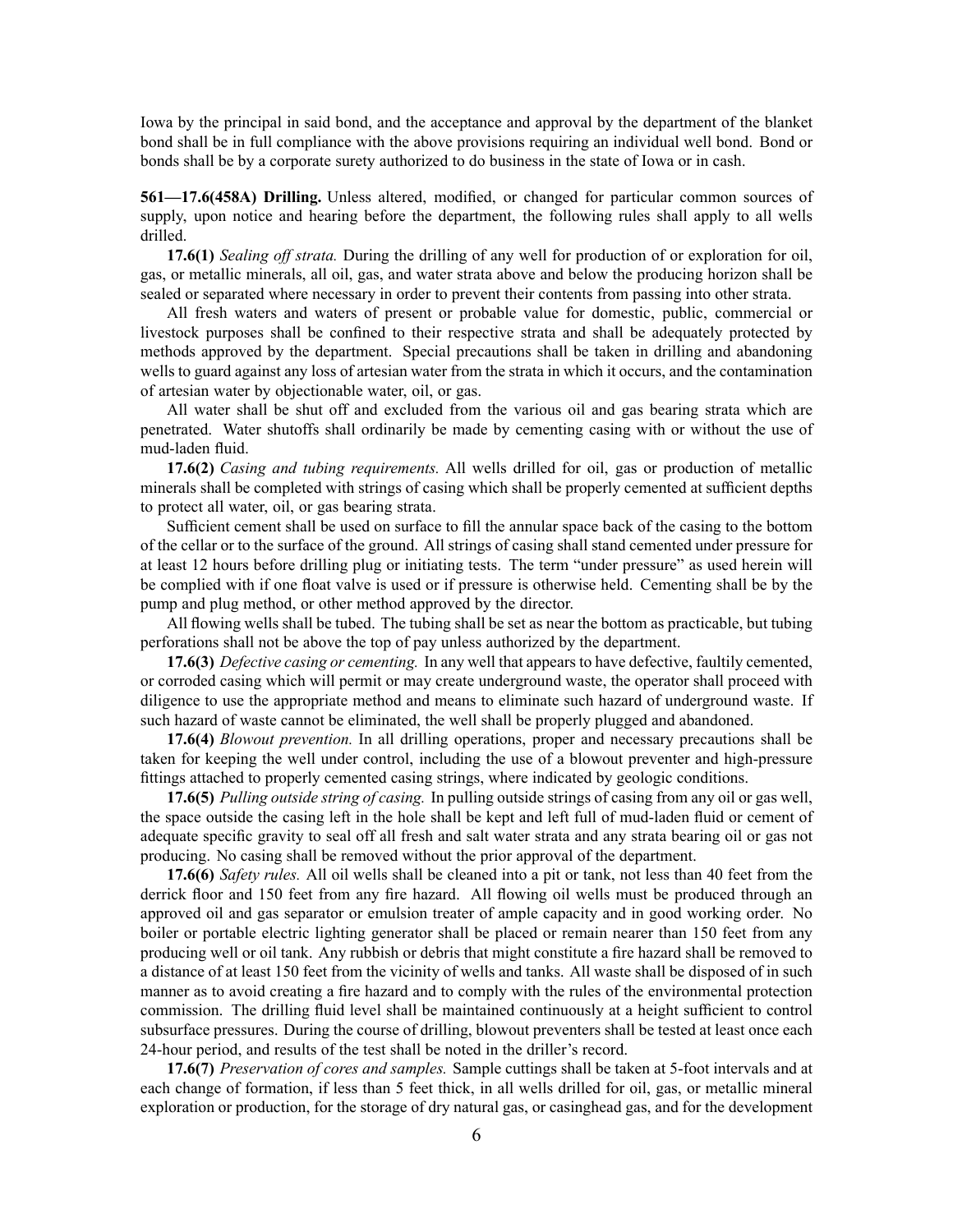of reservoirs for the storage of liquid petroleum gas in the state of Iowa, unless <sup>a</sup> geophysical log is to be taken for the entire depth of the well. Where <sup>a</sup> geophysical log is to be taken for the entire depth of the well, sample cuttings shall be taken at 10-foot intervals and at each formation change if less than 10 feet thick. The director may gran<sup>t</sup> <sup>a</sup> variance from the 10-foot sample interval under special conditions. Each sample shall be carefully identified as to well name and depth of sample, and all samples shall be shipped at the operator's expense to the department.

The operator of any well drilled as provided in the foregoing paragraph shall, during the drilling of, or immediately following the completion of, any given well, advise the director of all intervals that are to be cored, or have been cored, and such cores as are taken shall be preserved and forwarded to the department at the operator's expense.

This rule shall not be construed as prohibiting the operator from taking samples of the core for identification and tests pertaining to oil and gas or metallic minerals. In the event that it is necessary for the operator to utilize all or any portion of the core to the extent that representative samples, sufficiently large to analyze, are not available for the state, the operator shall furnish the director with the results of identification or testing procedures.

**17.6(8)** *Well completion or recompletion repor<sup>t</sup> and well log.* Within ten days after completion of <sup>a</sup> well drilled for oil or gas or production of metallic minerals or for the storage of dry natural gas, or casinghead gas, or for the development of reservoirs for the storage of liquid petroleum gas, the operator or the operator's agen<sup>t</sup> shall file with the director <sup>a</sup> complete log or record of the well, duly signed, on forms prescribed by the department. This record shall be filed even though samples of the drill cuttings have been taken and preserved for subsequent delivery to the department. The logs on the wells shall be forwarded to the department and shall be confidential for <sup>a</sup> period of six months when so requested by the operator in writing.

A proper log on any well shall include all normally recorded information on the following:

*a.* Depth to and thickness of water-bearing beds, including, where measured, the static water level and volume of such water.

*b.* Lithology of formations penetrated, including color, hardness, and character of the rock, and particularly showing the position and thickness of coal beds and deposits of mineral materials of economic value.

*c.* Any caverns, large voids, losses of circulation, and sudden appreciable changes in water level.

*d.* A record of all oil, gas, and highly mineralized water encountered, including fill-up, volumes, and pressures.

*e.* A record of all casing and liner used, including the size, weight, amount, and depth set, the amount of cement used on each casing string, and the amount of casing stripped from the hole on completion or abandonment of the well.

*f.* Data on drill stem tests.

- *g.* Generalized description of any core taken during drilling.
- *h.* Data on perforating acidizing, fracturing, shooting, and testing.

*i.* Data on bridge plugs set, make and type of plug, depth set, whether left in place or removed, and details of plug back operation below the bridge.

*j.* Electrical or other geophysical logging.

**17.6(9)** *Stratigraphic test wells.* All stratigraphic test wells shall be plugged in accordance with the provisions of rule [561—17.15](https://www.legis.iowa.gov/docs/iac/rule/561.17.15.pdf)(458A).

Any mechanical logs taken must be filed with the director within the time limits set forth below. Lithologic samples must be collected during the drilling of all stratigraphic test wells in accordance with the provisions of subrule [17.6\(7\)](https://www.legis.iowa.gov/docs/iac/rule/561.17.6.pdf).

All records, samples, and logs required under this rule must be filed with the director six months after completion of the program set forth in the original application. If the company so requests in writing, these records, samples, and logs shall be kept confidential for an additional period of one year after filing.

**17.6(10)** *Wells for storage of liquid petroleum gas.* Only one fee shall be required for the drilling of wells for the development of each reservoir for the storage of liquid petroleum gas, but an application for <sup>a</sup> permit to drill shall be filed with the department and <sup>a</sup> permit issued prior to the drilling of each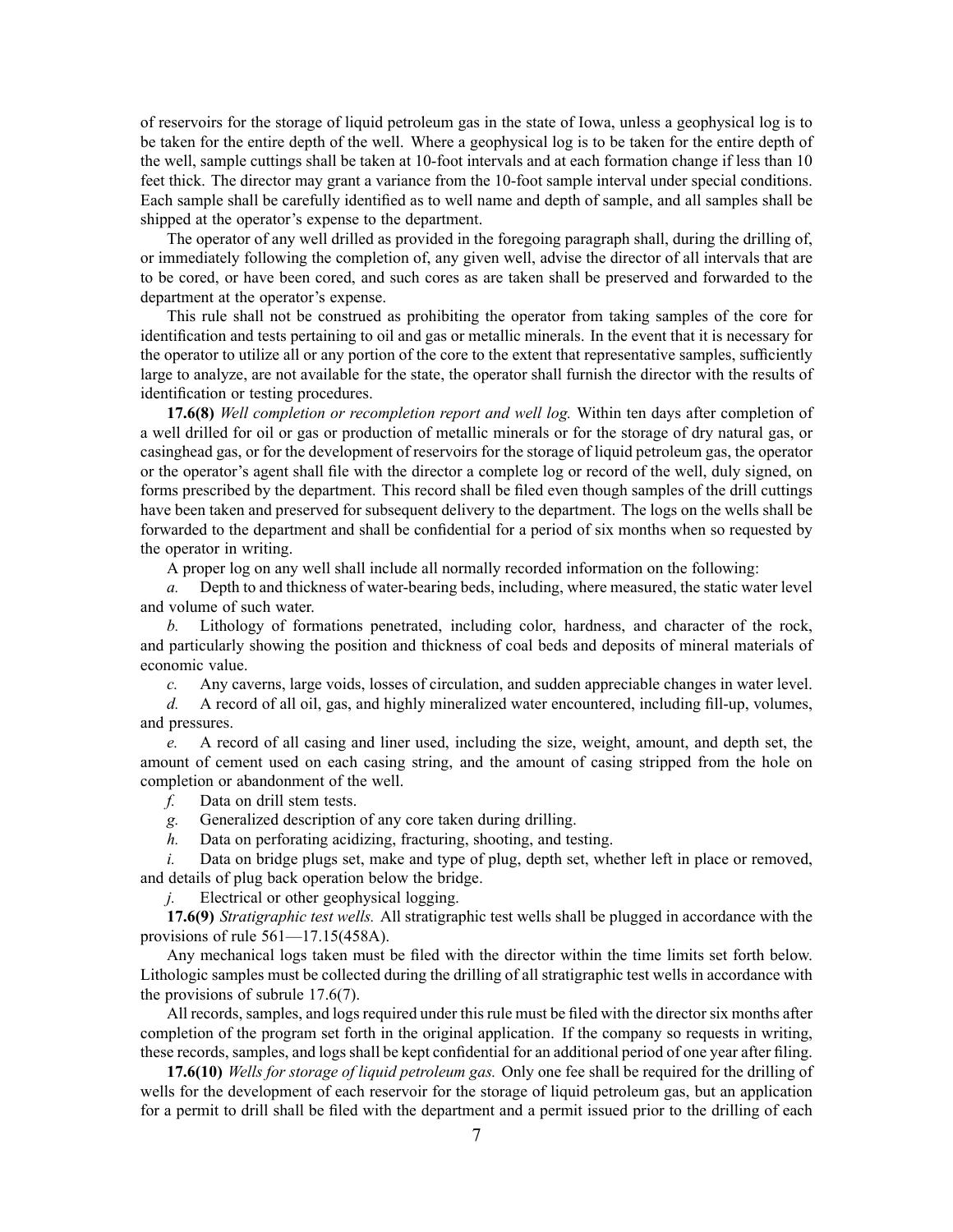well. The application for <sup>a</sup> permit to drill <sup>a</sup> single well or the first in <sup>a</sup> series of wells for this purpose shall be accompanied by <sup>a</sup> complete set of plans for the development of the reservoir and by <sup>a</sup> plat of the reservoir area with all contemplated wells and the reservoir limits indicated thereon.

A blanket bond of \$30,000 must be filed with the department on <sup>a</sup> form prescribed by the department conditioned on compliance with the laws of the state of Iowa and the rules and orders of the department. Each bond shall be executed by an acceptable corporate surety authorized to do business in the state of Iowa. Compliance with the blanket bond requirement of rule [561—17.5](https://www.legis.iowa.gov/docs/iac/rule/561.17.5.pdf)(458A) shall satisfy the blanket bond requirement herein.

All records, samples and logs required under this rule must be filed with the director in accordance with the provisions of subrule [17.6\(8\)](https://www.legis.iowa.gov/docs/iac/rule/561.17.6.pdf).

When any well is no longer used for the purpose for which it was drilled, the well shall be plugged in accordance with the provisions of rule [561—17.15](https://www.legis.iowa.gov/docs/iac/rule/561.17.15.pdf)(458A).

**17.6(11)** *Wells for storage of dry natural gas.* No application, fee, organization report, bond or permit shall be required for the drilling of wells for the storage of dry natural gas in underground basins or watercourses for which <sup>a</sup> permit is required and has been obtained under the provisions of Iowa Code chapter [455B](https://www.legis.iowa.gov/docs/ico/chapter/455B.pdf). In lieu of <sup>a</sup> formal application and permit for wells otherwise required under the provisions of Iowa Code chapter [458A](https://www.legis.iowa.gov/docs/ico/chapter/458A.pdf), and these rules adopted pursuan<sup>t</sup> thereto, the owner or operator thereof shall give notice to the director of intent to drill at least 5 days prior to initiation of drilling of each well. The owner or operator of the wells shall submit monthly to the director <sup>a</sup> repor<sup>t</sup> of activities during the preceding 30 days as well as contemplated action during the following 30-day period, providing thereby at least 5 days' prior notice of any contemplated action. Wells may not be drilled at points more than one-quarter mile from the points indicated in the forecasts without at least 5 days' prior notice to the director its specific approval thereof. The owner or operator shall drill, operate, maintain, abandon and plug the wells and shall file reports, records, samples, cores, and logs, in accordance with these rules and the orders and requirements of the department.

**561—17.7(458A) Identification of wells.** Every producible well shall be identified by <sup>a</sup> sign, posted on the derrick or not more than 20 feet from the well. Such signs shall be of durable construction and the lettering thereon shall be kept in <sup>a</sup> legible condition and shall be large enough to be legible under normal conditions at <sup>a</sup> distance of 50 feet. The wells on each lease or property shall be numbered in nonrepetitive, logical, and distinctive sequence, unless some other system of numbering was adopted by the owner prior to the adoption of these rules. Each sign shall show the number of the well, the name of the lease (which shall be different or distinctive for each lease), the name of the lessee, owner, or operator, the permit number, and the location by quarter, section, township, and range. The signs shall be displayed for each drilling well when so required by the department.

### **561—17.8(458A) Surface equipment.**

**17.8(1)** *Meter fittings.* Meter fittings of adequate size to measure the gas efficiently for the purpose of obtaining gas-oil ratios shall be installed on the gas vent line of every separator or proper connections made for orifice well tester. Wellhead equipment shall be installed and maintained in first-class condition so that static bottom hole pressures may be obtained at any time by the duly authorized agents of the department after notification of the operator. Valves shall be installed so that pressures can be readily obtained on both casing and tubing.

**17.8(2)** *Chokes or beans.* All flowing wells shall be equipped with adequate chokes or beans, to properly control the flow thereof.

**17.8(3)** *Oil and gas separators.* All flowing oil wells must be produced through an approved oil and gas separator.

**17.8(4)** *Dikes.* When it is deemed necessary by the director to protect life, health, or property, the department may require any lease or oil storage tanks to be surrounded by an earthen dike which shall have <sup>a</sup> capacity of one and one-half times the capacity of the tank or tanks it surrounds, which dike shall be continually maintained; and the reservoir within shall be kept free from vegetation, water, or oil.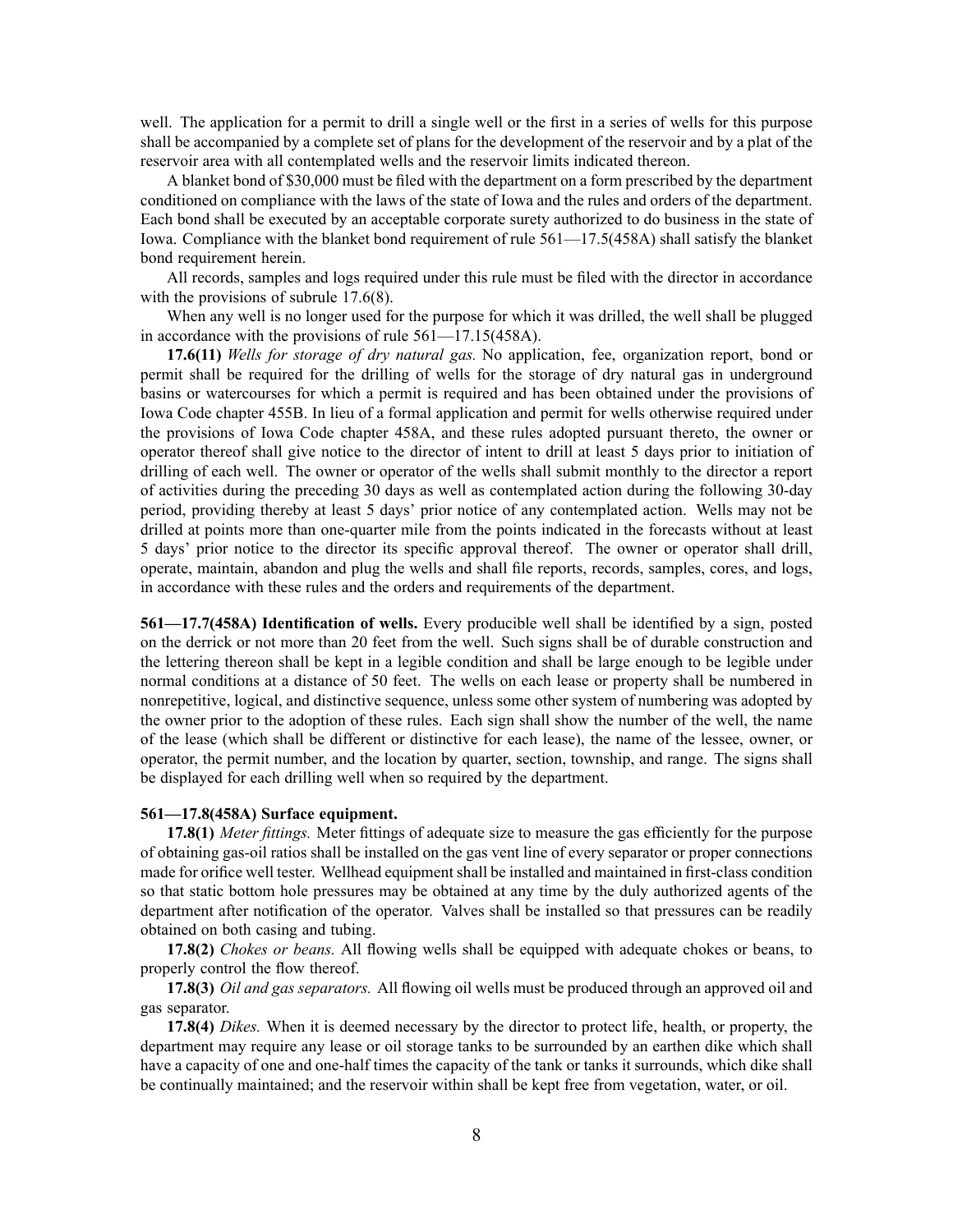**561—17.9(458A) Deviation.** No well may be intentionally directionally deviated from the vertical without the written approval of the department. Deviation is permitted without special permission for short distances, to straighten the hole, sidetrack junk, or correct other mechanical difficulties. The maximum point at which <sup>a</sup> well penetrates the producing formation shall not vary unreasonably from the vertical drawn from the center of the hole at the surface. Directional surveys may be required by the department whenever the location of the bottom of the well is in doubt. When necessary to protect correlative rights, the department shall require that the well be straightened.

**561—17.10(458A) Vacuum pumps prohibited.** The use of vacuum pumps or other devices for the purpose of putting <sup>a</sup> vacuum on any gas or oil-bearing stratum is prohibited unless authorized by an order of the department upon notice and hearing.

**561—17.11(458A) Notification of fire, breaks, leaks, or blowouts.** All persons controlling or operating any oil and gas wells or pipelines, or receiving tanks, storage tanks, or receiving and storage receptacles into which crude oil is produced, received, or stored, or through which oil or gas is piped or transported, shall notify the department of fire, breaks, leaks or blowouts as soon as possible but not later than six hours after the incident occurs or is discovered, in accordance with Iowa Code section [455B.386](https://www.legis.iowa.gov/docs/ico/section/455B.386.pdf). A written report, giving full details concerning all fires which occur at such oil or gas wells or tanks or receptacles on their property, all tanks or receptacles struck by lightning and any other fire which destroys oil or gas, and any breaks or leaks in or from tanks or receptacles and pipelines from which oil or gas is escaping or has escaped shall be submitted to the department within 30 days. In all reports of fires, breaks, leaks, or escapes, or other accidents of this nature, the location of the well, tank, receptacle, or line break shall be given by section, township, range, and property so that the exact location thereof can be readily located on the ground. The repor<sup>t</sup> shall likewise specify what steps have been taken or are in progress to remedy the situation reported, and shall detail the quantity of oil or gas lost, destroyed, or permitted to escape. In case any tank or receptacle is permitted to run over, the escape thus occurring shall be reported as in the case of <sup>a</sup> leak.

**561—17.12(458A) Producing from different pools through the same casing string or multiple completion of wells.** No well shall be permitted to produce either oil or gas from different pools through the same string of casing. The multiple-zone completion of any well may be authorized only by special order of the department upon notice and hearing.

**561—17.13(458A) Commingling of production prohibited.** The production from one poolshall not be commingled with that from another pool in the same field before delivery to <sup>a</sup> purchaser, unless otherwise ordered by the department.

### **561—17.14(458A) Reports by producers, transporters or storers.**

**17.14(1)** *Producers.* The producer or operator of each and every lease shall on or before the fifteenth day of each month succeeding the month in which the production occurs, submit to the department on <sup>a</sup> form prescribed by the department, <sup>a</sup> statement showing the amount of production made by each such lease during the preceding month.

**17.14(2)** *Transporters or storers.* Each transporter or storer of any oil or gas from any well, lease, pool, or developed unit shall, on or before the fifteenth day of each month succeeding the month in which the purchasing or taking occurs, file with the department, on forms prescribed by the department, <sup>a</sup> statement of oil or gas purchased or taken from any such well, lease, pool, or developed unit during the preceding month.

**561—17.15(458A) Abandonment and plugging of wells.** Any well drilled in connection with oil or gas operations or metallic mineral exploration or production shall be properly plugged when the well is no longer used for the purpose for which it was drilled. In instances where no completion or recompletion reports are filed, the well(s) in question must be properly abandoned and plugged within 30 days after the permit authorizing the drilling expires.